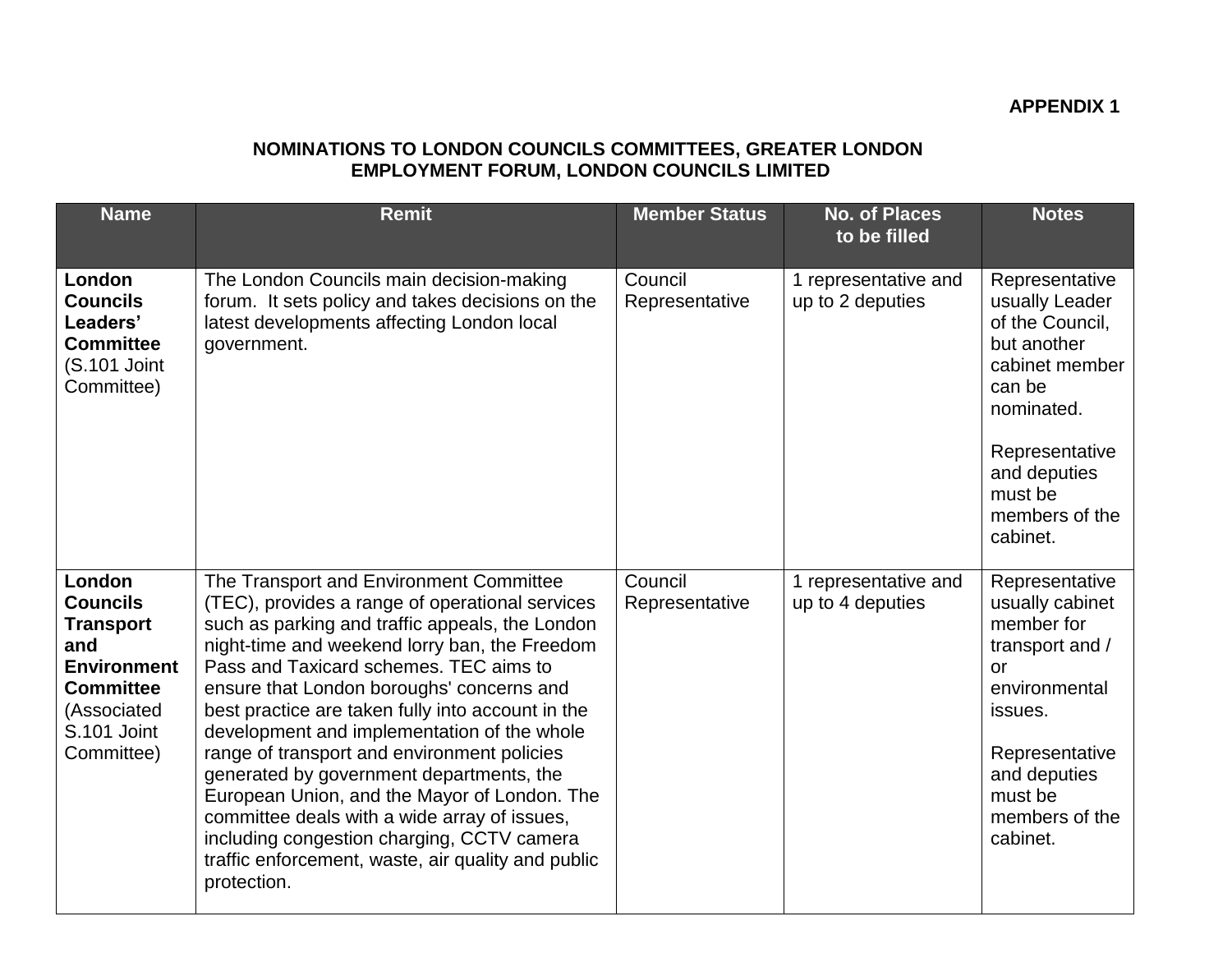| <b>Name</b>                                                             | <b>Remit</b>                                                                                                                                                                                                                                                                                                                         | <b>Member Status</b>      | <b>No. of Places</b><br>to be filled     | <b>Notes</b>                                                                                                                                                                                                          |
|-------------------------------------------------------------------------|--------------------------------------------------------------------------------------------------------------------------------------------------------------------------------------------------------------------------------------------------------------------------------------------------------------------------------------|---------------------------|------------------------------------------|-----------------------------------------------------------------------------------------------------------------------------------------------------------------------------------------------------------------------|
|                                                                         |                                                                                                                                                                                                                                                                                                                                      |                           |                                          |                                                                                                                                                                                                                       |
| <b>Grants</b><br><b>Committee</b><br>(Associated<br>Joint<br>Committee) | London Councils invests in voluntary<br>organisations on behalf of all the London<br>boroughs. The funding is provided by the<br>London Boroughs Grant Scheme. The<br>operation of the scheme is managed by the<br>grants committee which comprises<br>representatives from the 32 London Boroughs<br>and the Corporation of London. | Council<br>Representative | 1 representative and<br>up to 4 deputies | Representative<br>must be a<br>cabinet member<br>preferably with<br>responsibility for<br>partnerships<br>with the<br>voluntary<br>sector.<br>Representative<br>and deputies<br>must be<br>members of the<br>cabinet. |
| <b>Greater</b><br>London<br><b>Employment</b><br><b>Forum</b><br>(GLEF) | The purpose of the GLEF is to provide a forum<br>where London employer and employee<br>representatives can meet to discuss and debate<br>employment matters of concern to the London<br>authorities and their workforces and, where<br>appropriate, recommend areas/opportunities for<br>regional agreement and working.             | Council<br>Representative | 1 representative and<br>1 deputy         | Representative<br>expected to be<br>cabinet member<br>for human<br>resources<br>matters.                                                                                                                              |
| London<br><b>Councils</b><br>Limited                                    | Each borough is required to appoint a<br>representative to the company, London Councils<br>Limited.                                                                                                                                                                                                                                  | Council<br>Representative | 1 nomination                             | The borough's<br>representative<br>on the Leaders<br>Committee is<br>normally                                                                                                                                         |